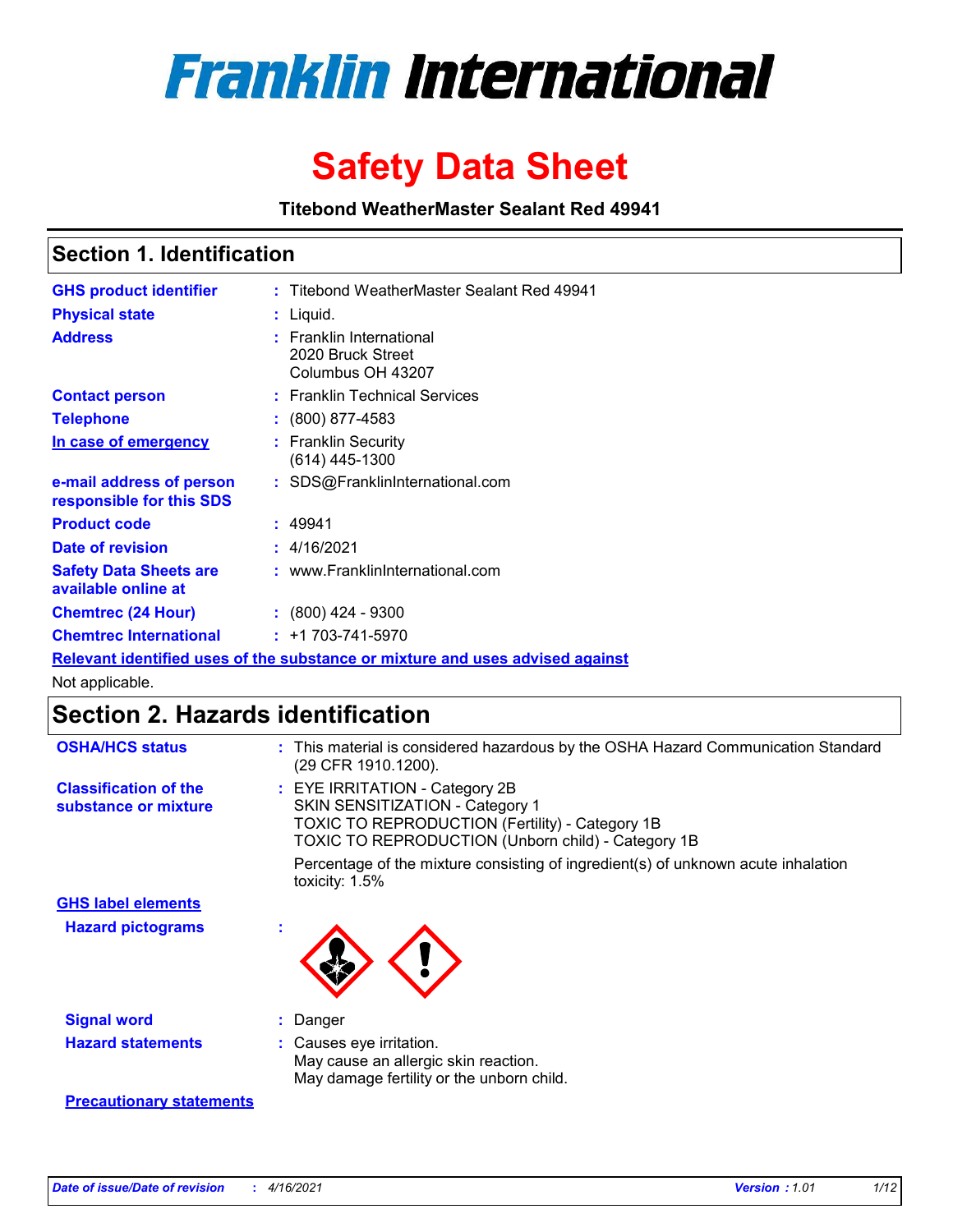### **Section 2. Hazards identification**

| <b>Prevention</b>                          | : Obtain special instructions before use. Do not handle until all safety precautions have<br>been read and understood. Wear protective gloves. Wear eye or face protection.<br>Wear protective clothing. Avoid breathing vapor. Wash hands thoroughly after handling.<br>Contaminated work clothing must not be allowed out of the workplace.                                                        |
|--------------------------------------------|------------------------------------------------------------------------------------------------------------------------------------------------------------------------------------------------------------------------------------------------------------------------------------------------------------------------------------------------------------------------------------------------------|
| <b>Response</b>                            | : IF exposed or concerned: Get medical attention. IF ON SKIN: Wash with plenty of<br>soap and water. Wash contaminated clothing before reuse. If skin irritation or rash<br>occurs: Get medical attention. IF IN EYES: Rinse cautiously with water for several<br>minutes. Remove contact lenses, if present and easy to do. Continue rinsing. If eye<br>irritation persists: Get medical attention. |
| <b>Storage</b>                             | : Store locked up.                                                                                                                                                                                                                                                                                                                                                                                   |
| <b>Disposal</b>                            | : Dispose of contents and container in accordance with all local, regional, national and<br>international regulations.                                                                                                                                                                                                                                                                               |
| <b>Hazards not otherwise</b><br>classified | : Product generates methanol during cure.                                                                                                                                                                                                                                                                                                                                                            |
|                                            |                                                                                                                                                                                                                                                                                                                                                                                                      |

### **Section 3. Composition/information on ingredients**

| <b>Substance/mixture</b><br>Mixture                  |               |                     |
|------------------------------------------------------|---------------|---------------------|
| <b>Ingredient name</b>                               | $\frac{9}{6}$ | <b>CAS number</b>   |
| 3-aminopropyltriethoxysilane<br>Dibutyltin dilaurate | ≤3<br>≤0.3    | 919-30-2<br>77-58-7 |

Any concentration shown as a range is to protect confidentiality or is due to batch variation.

**There are no additional ingredients present which, within the current knowledge of the supplier and in the concentrations applicable, are classified as hazardous to health or the environment and hence require reporting in this section.**

**Occupational exposure limits, if available, are listed in Section 8.**

### **Section 4. First aid measures**

| <b>Description of necessary first aid measures</b> |                                                                                                                                                                                                                                                                                                                                                                                                                                                                                                                                                                                                                                                                                                                                                                           |  |  |  |
|----------------------------------------------------|---------------------------------------------------------------------------------------------------------------------------------------------------------------------------------------------------------------------------------------------------------------------------------------------------------------------------------------------------------------------------------------------------------------------------------------------------------------------------------------------------------------------------------------------------------------------------------------------------------------------------------------------------------------------------------------------------------------------------------------------------------------------------|--|--|--|
| <b>Eye contact</b>                                 | : Immediately flush eyes with plenty of water, occasionally lifting the upper and lower<br>eyelids. Check for and remove any contact lenses. Continue to rinse for at least 10<br>minutes. If irritation persists, get medical attention.                                                                                                                                                                                                                                                                                                                                                                                                                                                                                                                                 |  |  |  |
| <b>Inhalation</b>                                  | : Remove victim to fresh air and keep at rest in a position comfortable for breathing. If<br>not breathing, if breathing is irregular or if respiratory arrest occurs, provide artificial<br>respiration or oxygen by trained personnel. It may be dangerous to the person providing<br>aid to give mouth-to-mouth resuscitation. Get medical attention. If unconscious, place<br>in recovery position and get medical attention immediately. Maintain an open airway.<br>Loosen tight clothing such as a collar, tie, belt or waistband. In case of inhalation of<br>decomposition products in a fire, symptoms may be delayed. The exposed person may<br>need to be kept under medical surveillance for 48 hours.                                                       |  |  |  |
| <b>Skin contact</b>                                | : Wash with plenty of soap and water. Remove contaminated clothing and shoes. Wash<br>contaminated clothing thoroughly with water before removing it, or wear gloves.<br>Continue to rinse for at least 10 minutes. Get medical attention. In the event of any<br>complaints or symptoms, avoid further exposure. Wash clothing before reuse. Clean<br>shoes thoroughly before reuse.                                                                                                                                                                                                                                                                                                                                                                                     |  |  |  |
| <b>Ingestion</b>                                   | : Wash out mouth with water. Remove dentures if any. Remove victim to fresh air and<br>keep at rest in a position comfortable for breathing. If material has been swallowed and<br>the exposed person is conscious, give small quantities of water to drink. Stop if the<br>exposed person feels sick as vomiting may be dangerous. Do not induce vomiting<br>unless directed to do so by medical personnel. If vomiting occurs, the head should be<br>kept low so that vomit does not enter the lungs. Get medical attention. Never give<br>anything by mouth to an unconscious person. If unconscious, place in recovery position<br>and get medical attention immediately. Maintain an open airway. Loosen tight clothing<br>such as a collar, tie, belt or waistband. |  |  |  |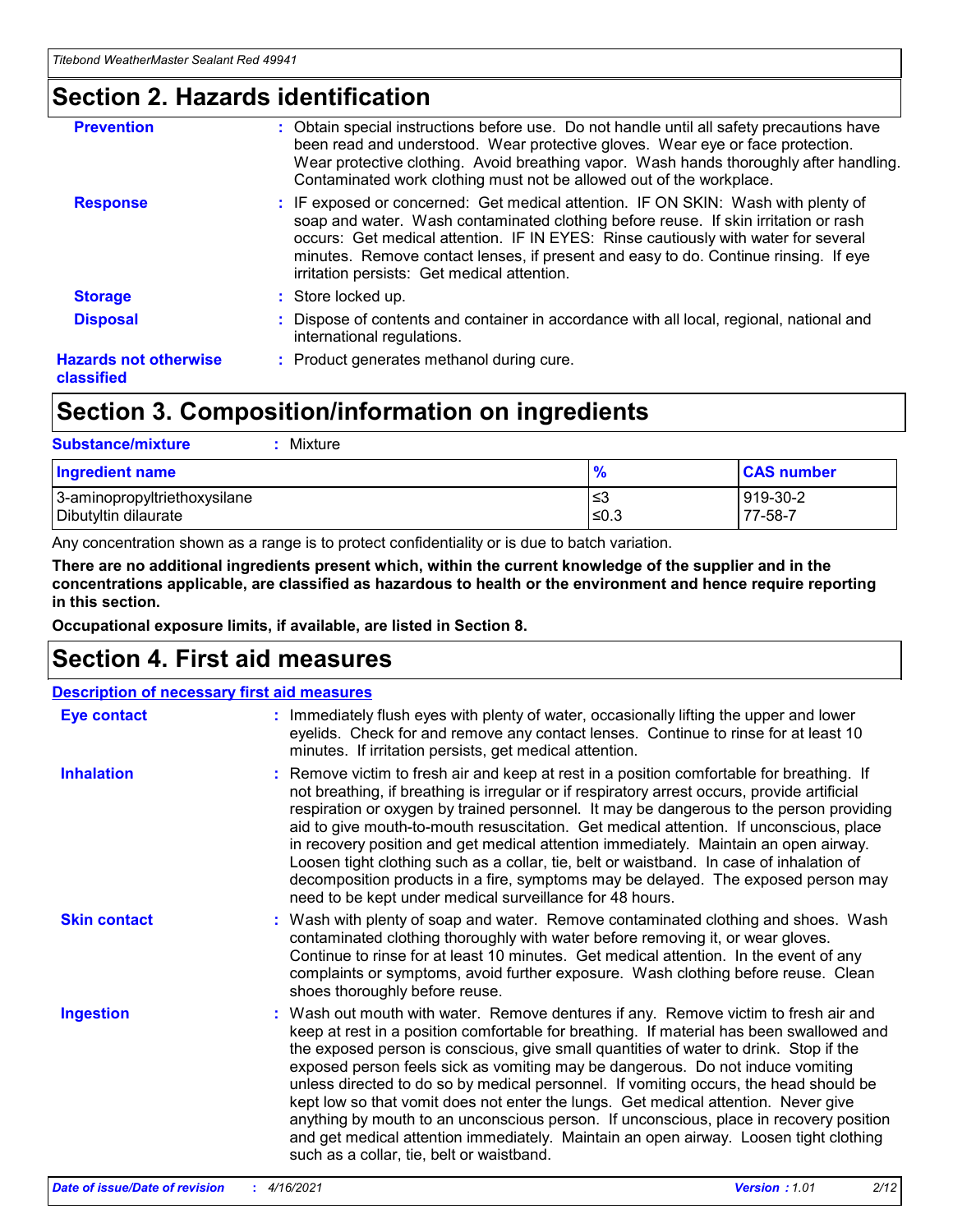## **Section 4. First aid measures**

| Most important symptoms/effects, acute and delayed |                                                                                                                             |                                                                                                                                                                                                                                                                                                                                                                                                                 |  |  |
|----------------------------------------------------|-----------------------------------------------------------------------------------------------------------------------------|-----------------------------------------------------------------------------------------------------------------------------------------------------------------------------------------------------------------------------------------------------------------------------------------------------------------------------------------------------------------------------------------------------------------|--|--|
| <b>Potential acute health effects</b>              |                                                                                                                             |                                                                                                                                                                                                                                                                                                                                                                                                                 |  |  |
| Eye contact                                        |                                                                                                                             | : May cause eye irritation.                                                                                                                                                                                                                                                                                                                                                                                     |  |  |
| <b>Inhalation</b>                                  |                                                                                                                             | : No known significant effects or critical hazards.                                                                                                                                                                                                                                                                                                                                                             |  |  |
| <b>Skin contact</b>                                |                                                                                                                             | : May cause skin irritation.                                                                                                                                                                                                                                                                                                                                                                                    |  |  |
| <b>Ingestion</b>                                   |                                                                                                                             | : No known significant effects or critical hazards.                                                                                                                                                                                                                                                                                                                                                             |  |  |
| Over-exposure signs/symptoms                       |                                                                                                                             |                                                                                                                                                                                                                                                                                                                                                                                                                 |  |  |
| <b>Eye contact</b>                                 |                                                                                                                             | : Adverse symptoms may include the following:<br>irritation<br>watering<br>redness                                                                                                                                                                                                                                                                                                                              |  |  |
| <b>Inhalation</b>                                  |                                                                                                                             | : Adverse symptoms may include the following:<br>reduced fetal weight<br>increase in fetal deaths<br>skeletal malformations                                                                                                                                                                                                                                                                                     |  |  |
| <b>Skin contact</b>                                |                                                                                                                             | : Adverse symptoms may include the following:<br>irritation<br>redness<br>reduced fetal weight<br>increase in fetal deaths<br>skeletal malformations                                                                                                                                                                                                                                                            |  |  |
| <b>Ingestion</b>                                   | : Adverse symptoms may include the following:<br>reduced fetal weight<br>increase in fetal deaths<br>skeletal malformations |                                                                                                                                                                                                                                                                                                                                                                                                                 |  |  |
|                                                    |                                                                                                                             | <b>Indication of immediate medical attention and special treatment needed, if necessary</b>                                                                                                                                                                                                                                                                                                                     |  |  |
| <b>Notes to physician</b>                          |                                                                                                                             | : In case of inhalation of decomposition products in a fire, symptoms may be delayed.<br>The exposed person may need to be kept under medical surveillance for 48 hours.                                                                                                                                                                                                                                        |  |  |
| <b>Specific treatments</b>                         |                                                                                                                             | : No specific treatment.                                                                                                                                                                                                                                                                                                                                                                                        |  |  |
| <b>Protection of first-aiders</b>                  |                                                                                                                             | : No action shall be taken involving any personal risk or without suitable training. If it is<br>suspected that fumes are still present, the rescuer should wear an appropriate mask or<br>self-contained breathing apparatus. It may be dangerous to the person providing aid to<br>give mouth-to-mouth resuscitation. Wash contaminated clothing thoroughly with water<br>before removing it, or wear gloves. |  |  |

**See toxicological information (Section 11)**

### **Section 5. Fire-fighting measures**

| <b>Extinguishing media</b>                             |                                                                                                                                                                                                     |
|--------------------------------------------------------|-----------------------------------------------------------------------------------------------------------------------------------------------------------------------------------------------------|
| <b>Suitable extinguishing</b><br>media                 | : Use an extinguishing agent suitable for the surrounding fire.                                                                                                                                     |
| <b>Unsuitable extinguishing</b><br>media               | : None known.                                                                                                                                                                                       |
| <b>Specific hazards arising</b><br>from the chemical   | : In a fire or if heated, a pressure increase will occur and the container may burst.                                                                                                               |
| <b>Hazardous thermal</b><br>decomposition products     | : Decomposition products may include the following materials:<br>carbon dioxide<br>carbon monoxide<br>nitrogen oxides<br>metal oxide/oxides                                                         |
| <b>Special protective actions</b><br>for fire-fighters | : Promptly isolate the scene by removing all persons from the vicinity of the incident if<br>there is a fire. No action shall be taken involving any personal risk or without suitable<br>training. |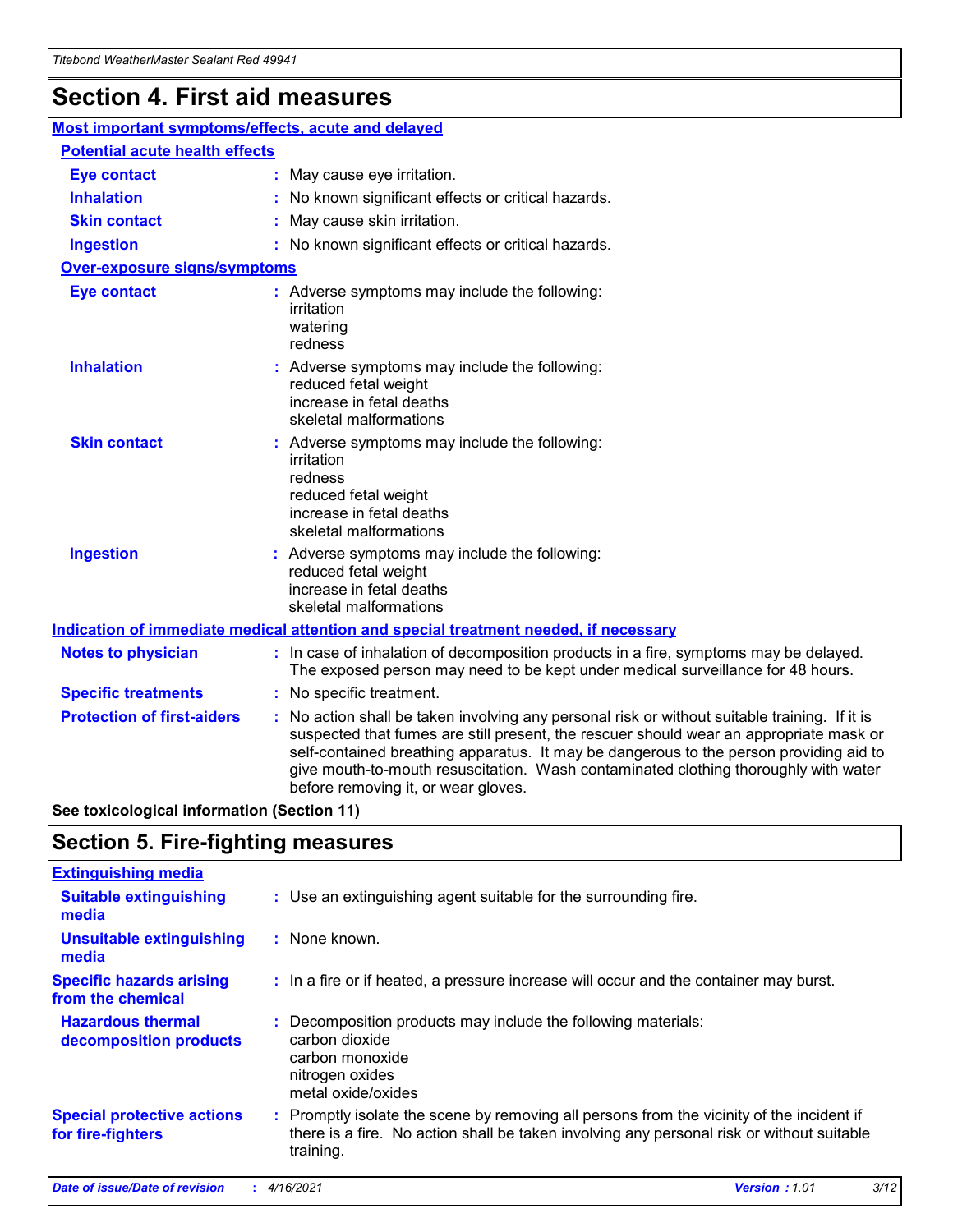### **Section 5. Fire-fighting measures**

**Special protective equipment for fire-fighters** Fire-fighters should wear appropriate protective equipment and self-contained breathing **:** apparatus (SCBA) with a full face-piece operated in positive pressure mode.

### **Section 6. Accidental release measures**

#### **Personal precautions, protective equipment and emergency procedures**

| For non-emergency<br>personnel                               |  | : No action shall be taken involving any personal risk or without suitable training.<br>Evacuate surrounding areas. Keep unnecessary and unprotected personnel from<br>entering. Do not touch or walk through spilled material. Avoid breathing vapor or mist.<br>Provide adequate ventilation. Wear appropriate respirator when ventilation is<br>inadequate. Put on appropriate personal protective equipment.                                                                                                                                                                                                                                                                                             |  |  |
|--------------------------------------------------------------|--|--------------------------------------------------------------------------------------------------------------------------------------------------------------------------------------------------------------------------------------------------------------------------------------------------------------------------------------------------------------------------------------------------------------------------------------------------------------------------------------------------------------------------------------------------------------------------------------------------------------------------------------------------------------------------------------------------------------|--|--|
|                                                              |  | For emergency responders : If specialized clothing is required to deal with the spillage, take note of any information in<br>Section 8 on suitable and unsuitable materials. See also the information in "For non-<br>emergency personnel".                                                                                                                                                                                                                                                                                                                                                                                                                                                                  |  |  |
| <b>Environmental precautions</b>                             |  | : Avoid dispersal of spilled material and runoff and contact with soil, waterways, drains<br>and sewers. Inform the relevant authorities if the product has caused environmental<br>pollution (sewers, waterways, soil or air).                                                                                                                                                                                                                                                                                                                                                                                                                                                                              |  |  |
| <b>Methods and materials for containment and cleaning up</b> |  |                                                                                                                                                                                                                                                                                                                                                                                                                                                                                                                                                                                                                                                                                                              |  |  |
| <b>Small spill</b>                                           |  | : Stop leak if without risk. Move containers from spill area. Dilute with water and mop up<br>if water-soluble. Alternatively, or if water-insoluble, absorb with an inert dry material and<br>place in an appropriate waste disposal container. Dispose of via a licensed waste<br>disposal contractor.                                                                                                                                                                                                                                                                                                                                                                                                     |  |  |
| <b>Large spill</b>                                           |  | : Stop leak if without risk. Move containers from spill area. Approach release from<br>upwind. Prevent entry into sewers, water courses, basements or confined areas. Wash<br>spillages into an effluent treatment plant or proceed as follows. Contain and collect<br>spillage with non-combustible, absorbent material e.g. sand, earth, vermiculite or<br>diatomaceous earth and place in container for disposal according to local regulations<br>(see Section 13). Dispose of via a licensed waste disposal contractor. Contaminated<br>absorbent material may pose the same hazard as the spilled product. Note: see<br>Section 1 for emergency contact information and Section 13 for waste disposal. |  |  |

### **Section 7. Handling and storage**

| <b>Precautions for safe handling</b>                                             |                                                                                                                                                                                                                                                                                                                                                                                                                                                                                                                                                                                                                                                                                                                                                                                                                                                  |
|----------------------------------------------------------------------------------|--------------------------------------------------------------------------------------------------------------------------------------------------------------------------------------------------------------------------------------------------------------------------------------------------------------------------------------------------------------------------------------------------------------------------------------------------------------------------------------------------------------------------------------------------------------------------------------------------------------------------------------------------------------------------------------------------------------------------------------------------------------------------------------------------------------------------------------------------|
| <b>Protective measures</b>                                                       | : Put on appropriate personal protective equipment (see Section 8). Persons with a<br>history of skin sensitization problems should not be employed in any process in which<br>this product is used. Avoid exposure - obtain special instructions before use. Avoid<br>exposure during pregnancy. Do not handle until all safety precautions have been read<br>and understood. Do not get in eyes or on skin or clothing. Do not ingest. Avoid<br>breathing vapor or mist. If during normal use the material presents a respiratory hazard,<br>use only with adequate ventilation or wear appropriate respirator. Keep in the original<br>container or an approved alternative made from a compatible material, kept tightly<br>closed when not in use. Empty containers retain product residue and can be hazardous.<br>Do not reuse container. |
| <b>Advice on general</b><br>occupational hygiene                                 | : Eating, drinking and smoking should be prohibited in areas where this material is<br>handled, stored and processed. Workers should wash hands and face before eating,<br>drinking and smoking. Remove contaminated clothing and protective equipment before<br>entering eating areas. See also Section 8 for additional information on hygiene<br>measures.                                                                                                                                                                                                                                                                                                                                                                                                                                                                                    |
| <b>Conditions for safe storage,</b><br>including any<br><b>incompatibilities</b> | Store between the following temperatures: 0 to 120°C (32 to 248°F). Store in<br>accordance with local regulations. Store in original container protected from direct<br>sunlight in a dry, cool and well-ventilated area, away from incompatible materials (see<br>Section 10) and food and drink. Store locked up. Keep container tightly closed and<br>sealed until ready for use. Containers that have been opened must be carefully<br>resealed and kept upright to prevent leakage. Do not store in unlabeled containers.<br>Use appropriate containment to avoid environmental contamination. See Section 10 for<br>incompatible materials before handling or use.                                                                                                                                                                         |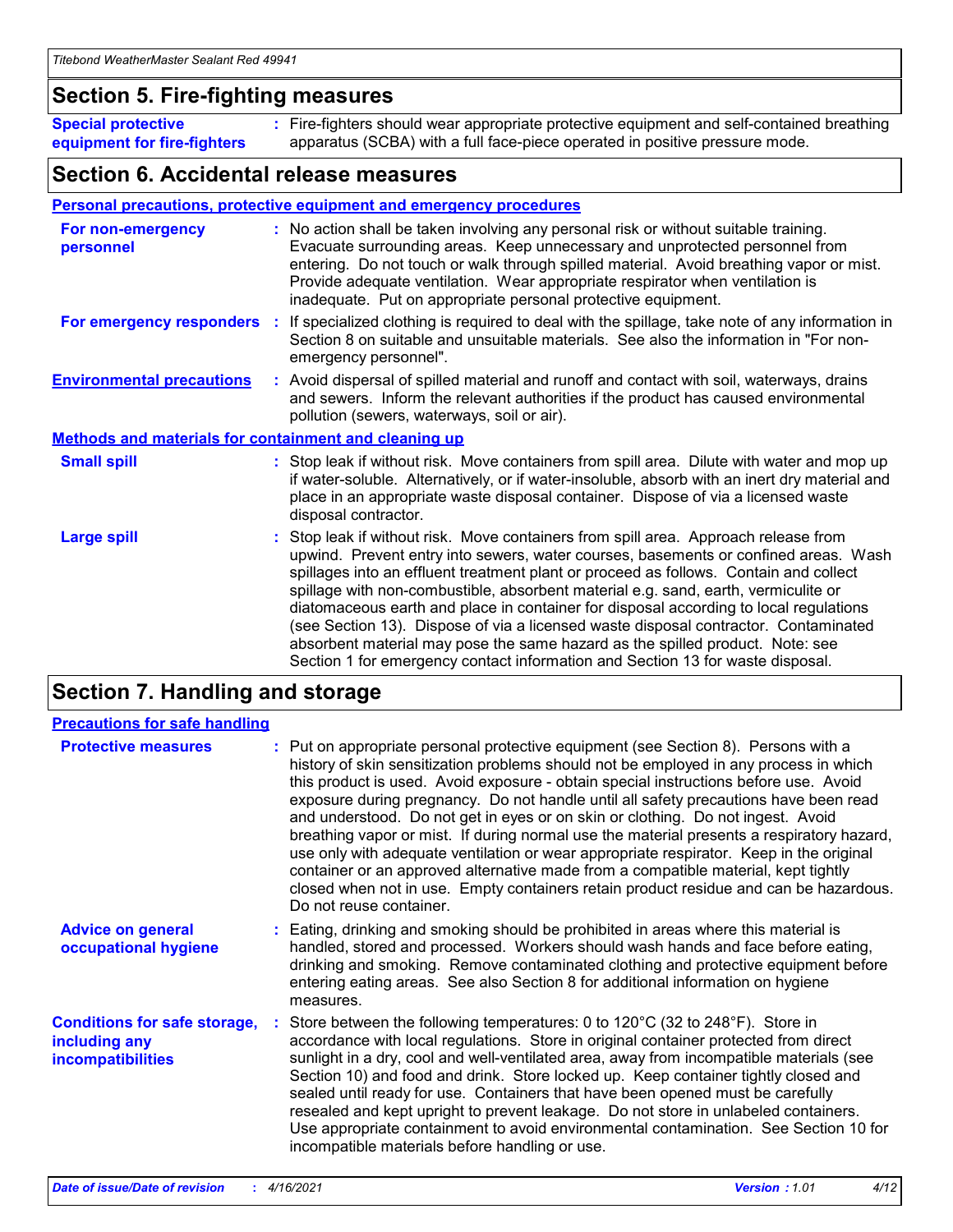## **Section 8. Exposure controls/personal protection**

#### **Control parameters**

#### **Occupational exposure limits**

| <b>Ingredient name</b>                               |    |                        | <b>Exposure limits</b>                                                                                                                                                                                                                                                                                                                                                                                                                                                                                                                                                                                                 |
|------------------------------------------------------|----|------------------------|------------------------------------------------------------------------------------------------------------------------------------------------------------------------------------------------------------------------------------------------------------------------------------------------------------------------------------------------------------------------------------------------------------------------------------------------------------------------------------------------------------------------------------------------------------------------------------------------------------------------|
| 3-aminopropyltriethoxysilane<br>Dibutyltin dilaurate |    |                        | None.<br>ACGIH TLV (United States, 3/2019). Absorbed through skin.<br>Notes: as Sn<br>TWA: $0.1 \text{ mg/m}^3$ , (as Sn) 8 hours.<br>STEL: 0.2 mg/m <sup>3</sup> , (as Sn) 15 minutes.<br>NIOSH REL (United States, 10/2016). Absorbed through skin.<br>Notes: as Sn<br>TWA: 0.1 mg/m <sup>3</sup> , (as Sn) 10 hours.<br>OSHA PEL (United States, 5/2018). Notes: as Sn<br>TWA: $0.1 \text{ mg/m}^3$ , (as Sn) 8 hours.<br>OSHA PEL 1989 (United States, 3/1989). Absorbed through skin.<br>Notes: measured as Sn<br>TWA: 0.1 mg/m <sup>3</sup> , (measured as Sn) 8 hours. Form: Organic                            |
| <b>Appropriate engineering</b><br>controls           |    |                        | : If user operations generate dust, fumes, gas, vapor or mist, use process enclosures,<br>local exhaust ventilation or other engineering controls to keep worker exposure to<br>airborne contaminants below any recommended or statutory limits.                                                                                                                                                                                                                                                                                                                                                                       |
| <b>Environmental exposure</b><br>controls            |    |                        | Emissions from ventilation or work process equipment should be checked to ensure<br>they comply with the requirements of environmental protection legislation. In some<br>cases, fume scrubbers, filters or engineering modifications to the process equipment<br>will be necessary to reduce emissions to acceptable levels.                                                                                                                                                                                                                                                                                          |
| <b>Individual protection measures</b>                |    |                        |                                                                                                                                                                                                                                                                                                                                                                                                                                                                                                                                                                                                                        |
| <b>Hygiene measures</b>                              |    |                        | : Wash hands, forearms and face thoroughly after handling chemical products, before<br>eating, smoking and using the lavatory and at the end of the working period.<br>Appropriate techniques should be used to remove potentially contaminated clothing.<br>Contaminated work clothing should not be allowed out of the workplace. Wash<br>contaminated clothing before reusing. Ensure that eyewash stations and safety<br>showers are close to the workstation location.                                                                                                                                            |
| <b>Eye/face protection</b>                           |    |                        | : Safety eyewear complying with an approved standard should be used when a risk<br>assessment indicates this is necessary to avoid exposure to liquid splashes, mists,<br>gases or dusts. If contact is possible, the following protection should be worn, unless<br>the assessment indicates a higher degree of protection: chemical splash goggles.                                                                                                                                                                                                                                                                  |
| <b>Skin protection</b>                               |    |                        |                                                                                                                                                                                                                                                                                                                                                                                                                                                                                                                                                                                                                        |
| <b>Hand protection</b>                               |    |                        | : Chemical-resistant, impervious gloves complying with an approved standard should be<br>worn at all times when handling chemical products if a risk assessment indicates this is<br>necessary. Considering the parameters specified by the glove manufacturer, check<br>during use that the gloves are still retaining their protective properties. It should be<br>noted that the time to breakthrough for any glove material may be different for different<br>glove manufacturers. In the case of mixtures, consisting of several substances, the<br>protection time of the gloves cannot be accurately estimated. |
| <b>Body protection</b>                               |    | handling this product. | Personal protective equipment for the body should be selected based on the task being<br>performed and the risks involved and should be approved by a specialist before                                                                                                                                                                                                                                                                                                                                                                                                                                                |
| <b>Other skin protection</b>                         |    |                        | : Appropriate footwear and any additional skin protection measures should be selected<br>based on the task being performed and the risks involved and should be approved by a<br>specialist before handling this product.                                                                                                                                                                                                                                                                                                                                                                                              |
| <b>Respiratory protection</b>                        | ÷. | aspects of use.        | Based on the hazard and potential for exposure, select a respirator that meets the<br>appropriate standard or certification. Respirators must be used according to a<br>respiratory protection program to ensure proper fitting, training, and other important                                                                                                                                                                                                                                                                                                                                                         |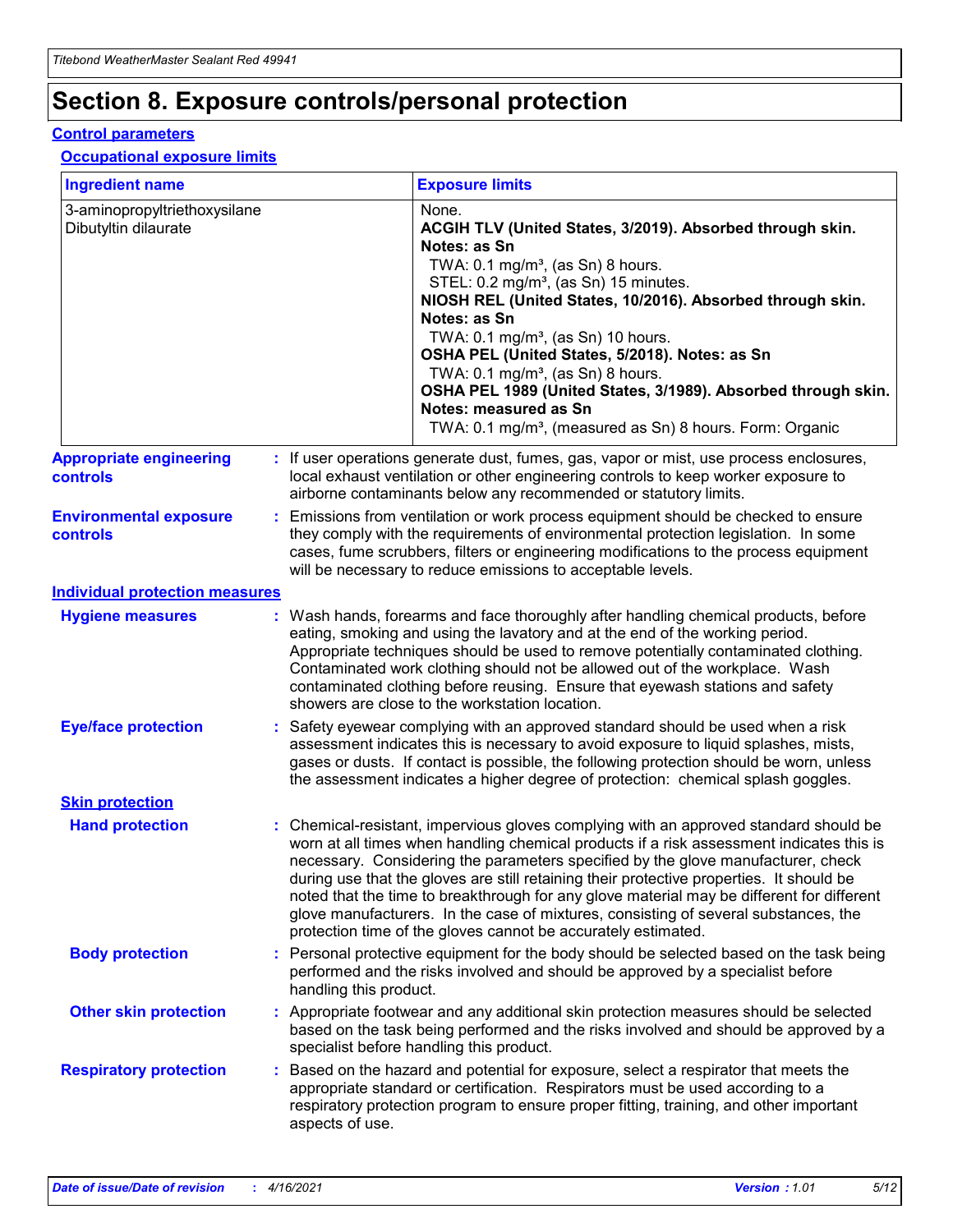### **Section 9. Physical and chemical properties**

#### **Appearance**

| <b>Physical state</b>                                  | : Liquid. [Paste.]                                                |
|--------------------------------------------------------|-------------------------------------------------------------------|
| <b>Color</b>                                           | $:$ Red.                                                          |
| Odor                                                   | None [Slight]                                                     |
| <b>Odor threshold</b>                                  | $:$ Not available.                                                |
| рH                                                     | : Not applicable.                                                 |
| <b>Melting point</b>                                   | : Not available.                                                  |
| <b>Boiling point</b>                                   | : $>100^{\circ}$ C ( $>212^{\circ}$ F)                            |
| <b>Flash point</b>                                     | : Closed cup: $>200^{\circ}$ C ( $>392^{\circ}$ F) [Setaflash.]   |
| <b>Evaporation rate</b>                                | $:$ <1 (butyl acetate = 1)                                        |
| <b>Flammability (solid, gas)</b>                       | : Not available.                                                  |
| <b>Lower and upper explosive</b><br>(flammable) limits | : Not available.                                                  |
|                                                        | : 0 g/l                                                           |
| <b>VOC (less water, less</b><br>exempt solvents)       |                                                                   |
| <b>Volatility</b>                                      | $: 0\%$ (w/w)                                                     |
| <b>Vapor density</b>                                   | : Not available.                                                  |
| <b>Relative density</b>                                | : 1.4329                                                          |
| <b>Solubility</b>                                      | : Insoluble in the following materials: cold water and hot water. |
| <b>Solubility in water</b>                             | : Not available.                                                  |
| <b>Partition coefficient: n-</b><br>octanol/water      | $:$ Not available.                                                |
| <b>Auto-ignition temperature</b>                       | : Not available.                                                  |
| <b>Decomposition temperature</b>                       | : Not available.                                                  |

### **Section 10. Stability and reactivity**

| <b>Reactivity</b>                            | : No specific test data related to reactivity available for this product or its ingredients.            |
|----------------------------------------------|---------------------------------------------------------------------------------------------------------|
| <b>Chemical stability</b>                    | : The product is stable.                                                                                |
| <b>Possibility of hazardous</b><br>reactions | : Under normal conditions of storage and use, hazardous reactions will not occur.                       |
| <b>Conditions to avoid</b>                   | : No specific data.                                                                                     |
| <b>Incompatible materials</b>                | : No specific data.                                                                                     |
| <b>Hazardous decomposition</b><br>products   | Under normal conditions of storage and use, hazardous decomposition products should<br>not be produced. |

## **Section 11. Toxicological information**

### **Information on toxicological effects**

#### **Acute toxicity**

| <b>Product/ingredient name</b> | <b>Result</b>           | <b>Species</b> | <b>Dose</b>                | <b>Exposure</b> |
|--------------------------------|-------------------------|----------------|----------------------------|-----------------|
| 3-aminopropyltriethoxysilane   | <b>ILD50 Dermal</b>     | Rabbit         | 4.29 g/kg                  |                 |
| Dibutyltin dilaurate           | ILD50 Oral<br>LD50 Oral | Rat<br>Rat     | $1.57$ g/kg<br>175 $mg/kg$ |                 |
|                                |                         |                |                            |                 |

**Irritation/Corrosion**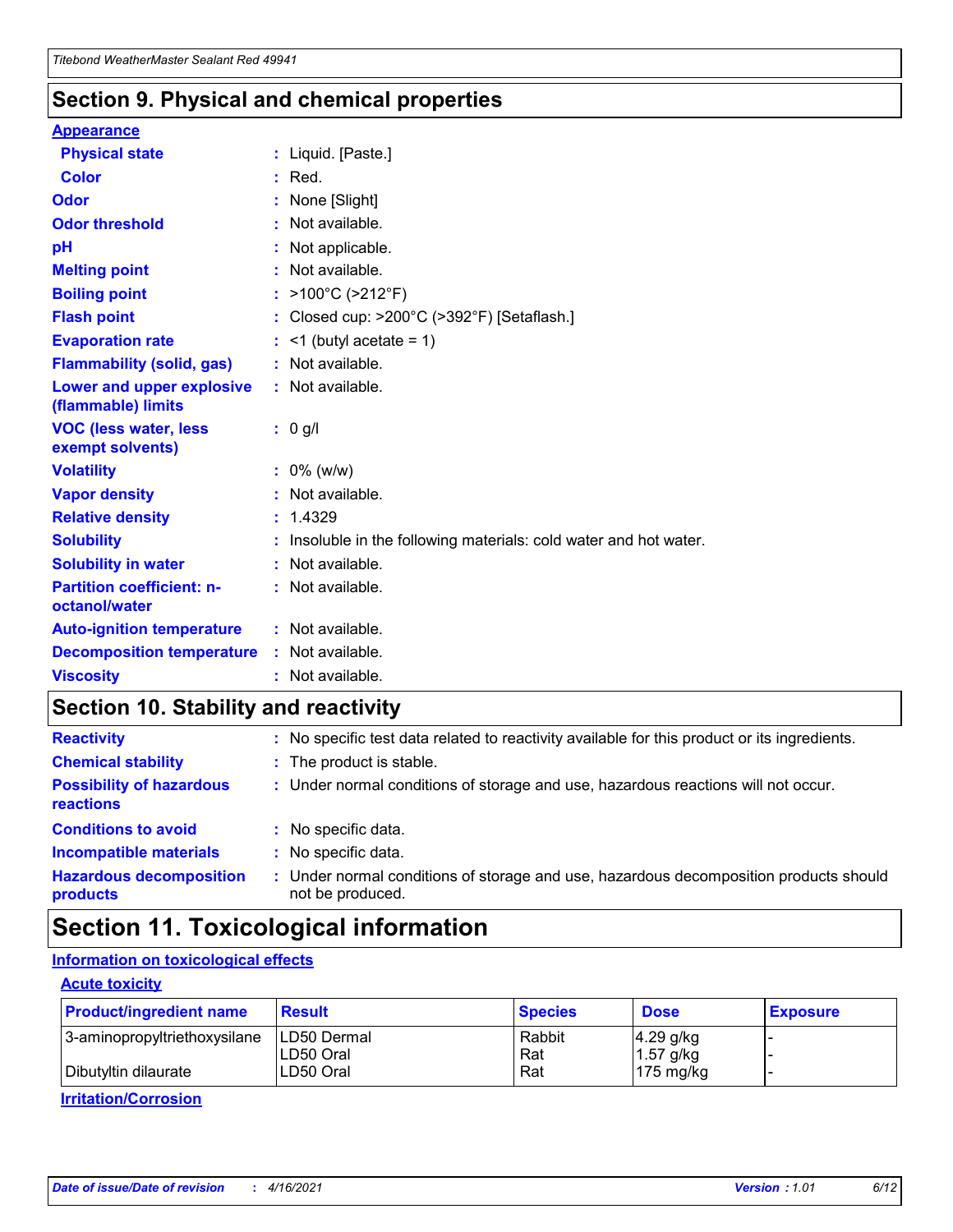## **Section 11. Toxicological information**

| <b>Product/ingredient name</b> | <b>Result</b>            | <b>Species</b> | <b>Score</b> | <b>Exposure</b>           | <b>Observation</b> |
|--------------------------------|--------------------------|----------------|--------------|---------------------------|--------------------|
| 3-aminopropyltriethoxysilane   | Eyes - Mild irritant     | Rabbit         |              | $100$ mg                  |                    |
|                                | Eyes - Severe irritant   | Rabbit         |              | 24 hours 750              |                    |
|                                |                          |                |              | ug                        |                    |
|                                | Skin - Severe irritant   | Rabbit         |              | 24 hours 5                | -                  |
| Dibutyltin dilaurate           | Eyes - Moderate irritant | Rabbit         |              | mq<br><b>24 hours 100</b> |                    |
|                                |                          |                |              | mg                        |                    |
|                                | Skin - Severe irritant   | Rabbit         |              | 500 mg                    |                    |

#### **Sensitization**

Not available.

#### **Mutagenicity**

Not available.

#### **Carcinogenicity**

Not available.

#### **Reproductive toxicity**

Not available.

#### **Teratogenicity**

Not available.

#### **Specific target organ toxicity (single exposure)**

Not available.

#### **Specific target organ toxicity (repeated exposure)**

| <b>Name</b>                                                                         |                                                                            | <b>Category</b>                                     | <b>Route of</b><br>exposure | <b>Target organs</b> |
|-------------------------------------------------------------------------------------|----------------------------------------------------------------------------|-----------------------------------------------------|-----------------------------|----------------------|
| Dibutyltin dilaurate                                                                |                                                                            | Category 1                                          |                             | respiratory system   |
| <b>Aspiration hazard</b><br>Not available.                                          |                                                                            |                                                     |                             |                      |
| <b>Information on the likely</b><br>routes of exposure                              | : Not available.                                                           |                                                     |                             |                      |
| <b>Potential acute health effects</b>                                               |                                                                            |                                                     |                             |                      |
| <b>Eye contact</b>                                                                  | : May cause eye irritation.                                                |                                                     |                             |                      |
| <b>Inhalation</b>                                                                   |                                                                            | : No known significant effects or critical hazards. |                             |                      |
| <b>Skin contact</b>                                                                 | : May cause skin irritation.                                               |                                                     |                             |                      |
| <b>Ingestion</b>                                                                    |                                                                            | : No known significant effects or critical hazards. |                             |                      |
| <b>Symptoms related to the physical, chemical and toxicological characteristics</b> |                                                                            |                                                     |                             |                      |
| <b>Eye contact</b>                                                                  | irritation<br>watering<br>redness                                          | : Adverse symptoms may include the following:       |                             |                      |
| <b>Inhalation</b>                                                                   | reduced fetal weight<br>increase in fetal deaths<br>skeletal malformations | : Adverse symptoms may include the following:       |                             |                      |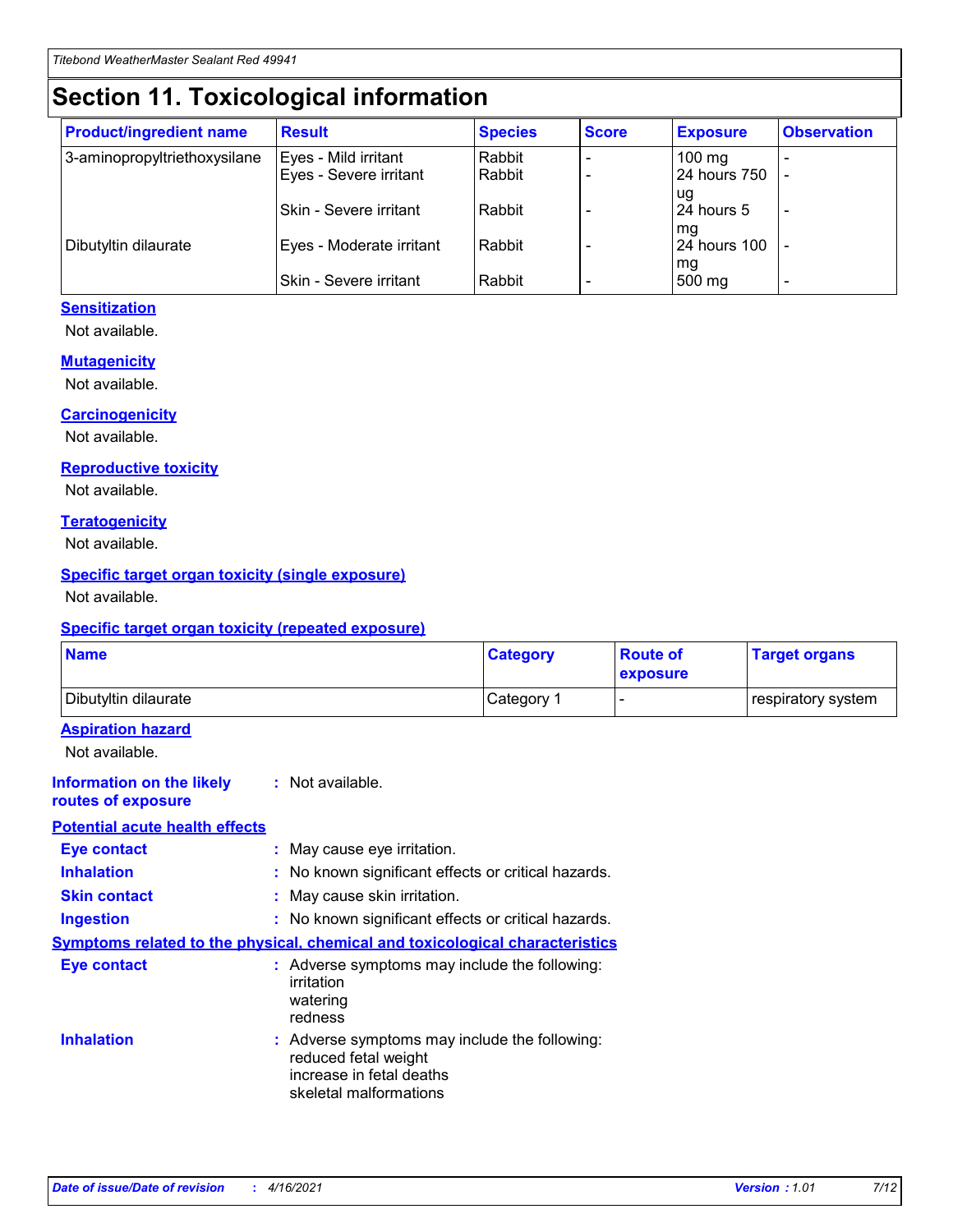## **Section 11. Toxicological information**

| <b>Skin contact</b>                     | : Adverse symptoms may include the following:                                                            |
|-----------------------------------------|----------------------------------------------------------------------------------------------------------|
|                                         | irritation                                                                                               |
|                                         | redness                                                                                                  |
|                                         | reduced fetal weight                                                                                     |
|                                         | increase in fetal deaths                                                                                 |
|                                         | skeletal malformations                                                                                   |
| <b>Ingestion</b>                        | : Adverse symptoms may include the following:                                                            |
|                                         | reduced fetal weight                                                                                     |
|                                         | increase in fetal deaths                                                                                 |
|                                         | skeletal malformations                                                                                   |
|                                         | Delayed and immediate effects and also chronic effects from short and long term exposure                 |
| <b>Short term exposure</b>              |                                                                                                          |
| <b>Potential immediate</b>              | : Not available.                                                                                         |
| effects                                 |                                                                                                          |
| <b>Potential delayed effects</b>        | : Not available.                                                                                         |
| Long term exposure                      |                                                                                                          |
| <b>Potential immediate</b>              | : Not available.                                                                                         |
| effects                                 |                                                                                                          |
| <b>Potential delayed effects</b>        | : Not available.                                                                                         |
| <b>Potential chronic health effects</b> |                                                                                                          |
| Not available.                          |                                                                                                          |
| <b>General</b>                          | : Once sensitized, a severe allergic reaction may occur when subsequently exposed to<br>very low levels. |
| <b>Carcinogenicity</b>                  | : No known significant effects or critical hazards.                                                      |
| <b>Mutagenicity</b>                     | No known significant effects or critical hazards.                                                        |
| <b>Teratogenicity</b>                   | May damage the unborn child.                                                                             |
| <b>Developmental effects</b>            | No known significant effects or critical hazards.                                                        |
| <b>Fertility effects</b>                | : May damage fertility.                                                                                  |
| <b>Numerical measures of toxicity</b>   |                                                                                                          |
| <b>Acute toxicity estimates</b>         |                                                                                                          |
|                                         |                                                                                                          |

Not available.

## **Section 12. Ecological information**

#### **Toxicity**

| <b>Product/ingredient name</b> | <b>Result</b>                     | <b>Species</b>                       | <b>Exposure</b> |
|--------------------------------|-----------------------------------|--------------------------------------|-----------------|
| Dibutyltin dilaurate           | Chronic EC10 > 2 mg/l Fresh water | Algae - Scenedesmus<br>I subspicatus | l 96 hours      |

#### **Persistence and degradability**

| <b>Product/ingredient name</b> | <b>Test</b>                                                                    | <b>Result</b>  |  | <b>Dose</b>       | <b>Inoculum</b>         |
|--------------------------------|--------------------------------------------------------------------------------|----------------|--|-------------------|-------------------------|
| Dibutyltin dilaurate           | OECD 301F<br>Ready<br>Biodegradability -<br>Manometric<br>Respirometry<br>Test | 23 % - 28 days |  |                   |                         |
| <b>Product/ingredient name</b> | <b>Aquatic half-life</b>                                                       |                |  | <b>Photolysis</b> | <b>Biodegradability</b> |
| Dibutyltin dilaurate           |                                                                                |                |  |                   | <b>Inherent</b>         |

*Date of issue/Date of revision* **:** *4/16/2021 Version : 1.01 8/12*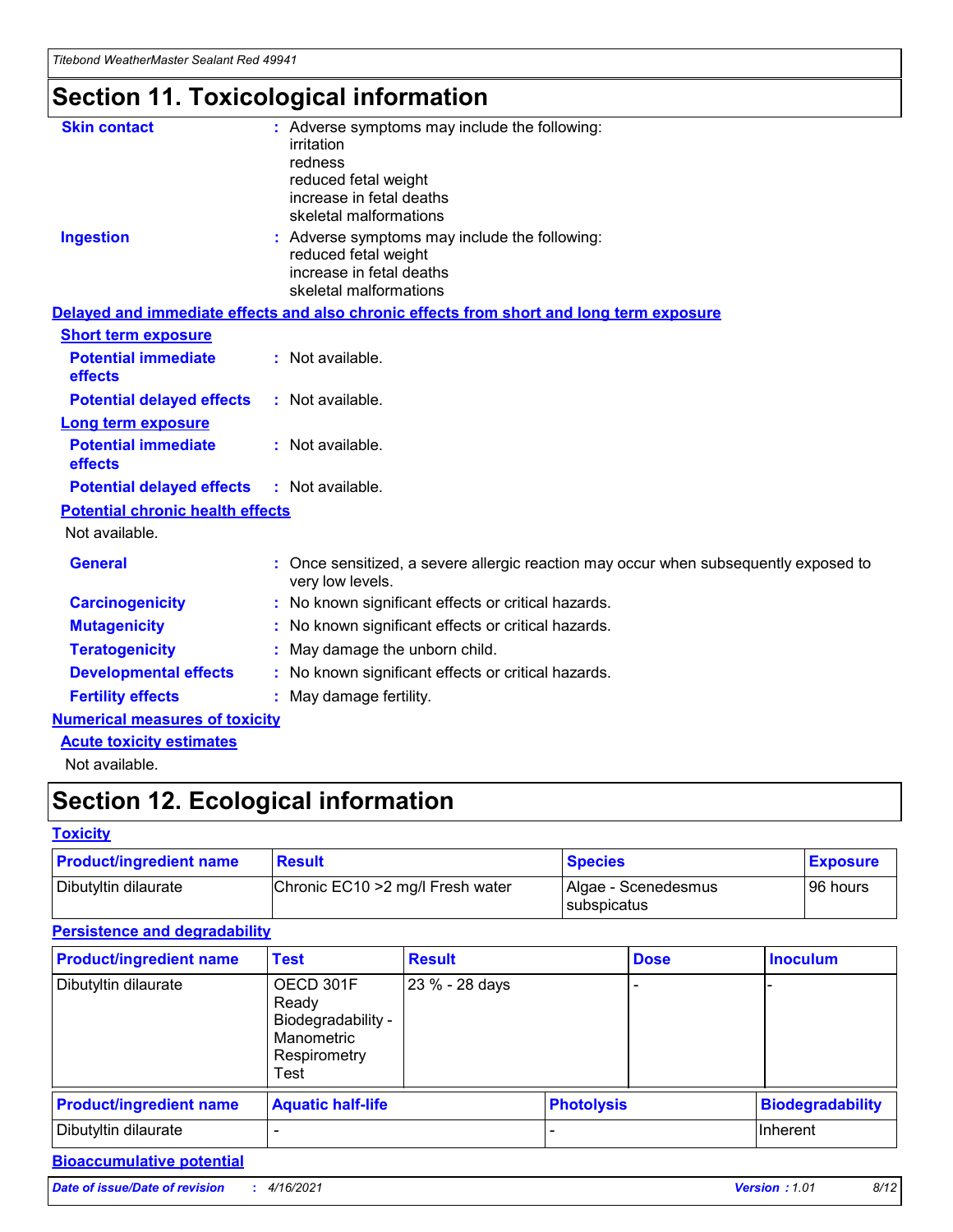## **Section 12. Ecological information**

| <b>Product/ingredient name</b>                       | ∣LoqP <sub>ow</sub> | <b>BCF</b>  | <b>Potential</b> |
|------------------------------------------------------|---------------------|-------------|------------------|
| 3-aminopropyltriethoxysilane<br>Dibutyltin dilaurate | 1.1<br>4.44         | 3.4<br>2.91 | low<br>low       |

#### **Mobility in soil**

| <i></i>                                                       |                                                     |
|---------------------------------------------------------------|-----------------------------------------------------|
| <b>Soil/water partition</b><br>coefficient (K <sub>oc</sub> ) | : Not available.                                    |
| <b>Other adverse effects</b>                                  | : No known significant effects or critical hazards. |

### **Section 13. Disposal considerations**

|  | <b>Disposal methods</b> |  |
|--|-------------------------|--|

**Disposal methods** : The generation of waste should be avoided or minimized wherever possible. Disposal of this product, solutions and any by-products should at all times comply with the requirements of environmental protection and waste disposal legislation and any regional local authority requirements. Dispose of surplus and non-recyclable products via a licensed waste disposal contractor. Waste should not be disposed of untreated to the sewer unless fully compliant with the requirements of all authorities with jurisdiction. Waste packaging should be recycled. Incineration or landfill should only be considered when recycling is not feasible. This material and its container must be disposed of in a safe way. Care should be taken when handling emptied containers that have not been cleaned or rinsed out. Empty containers or liners may retain some product residues. Avoid dispersal of spilled material and runoff and contact with soil, waterways, drains and sewers.

## **Section 14. Transport information**

|                                      | <b>DOT</b><br><b>Classification</b> | <b>TDG</b><br><b>Classification</b> | <b>Mexico</b><br><b>Classification</b> | <b>ADR/RID</b>           | <b>IMDG</b>              | <b>IATA</b>    |
|--------------------------------------|-------------------------------------|-------------------------------------|----------------------------------------|--------------------------|--------------------------|----------------|
| <b>UN number</b>                     | Not regulated.                      | Not regulated.                      | Not regulated.                         | Not regulated.           | Not regulated.           | Not regulated. |
| <b>UN proper</b><br>shipping name    |                                     |                                     |                                        |                          |                          |                |
| <b>Transport</b><br>hazard class(es) | $\qquad \qquad \blacksquare$        | $\qquad \qquad \blacksquare$        | $\overline{\phantom{a}}$               | $\overline{\phantom{a}}$ | $\overline{\phantom{a}}$ | $\blacksquare$ |
| <b>Packing group</b>                 | $\overline{\phantom{a}}$            |                                     |                                        |                          | $\overline{\phantom{0}}$ |                |
| <b>Environmental</b><br>hazards      | No.                                 | No.                                 | No.                                    | No.                      | No.                      | No.            |

### **Section 15. Regulatory information**

#### **U.S. Federal regulations**

#### **SARA 302/304**

#### **Composition/information on ingredients**

No products were found.

**SARA 304 RQ :** Not applicable.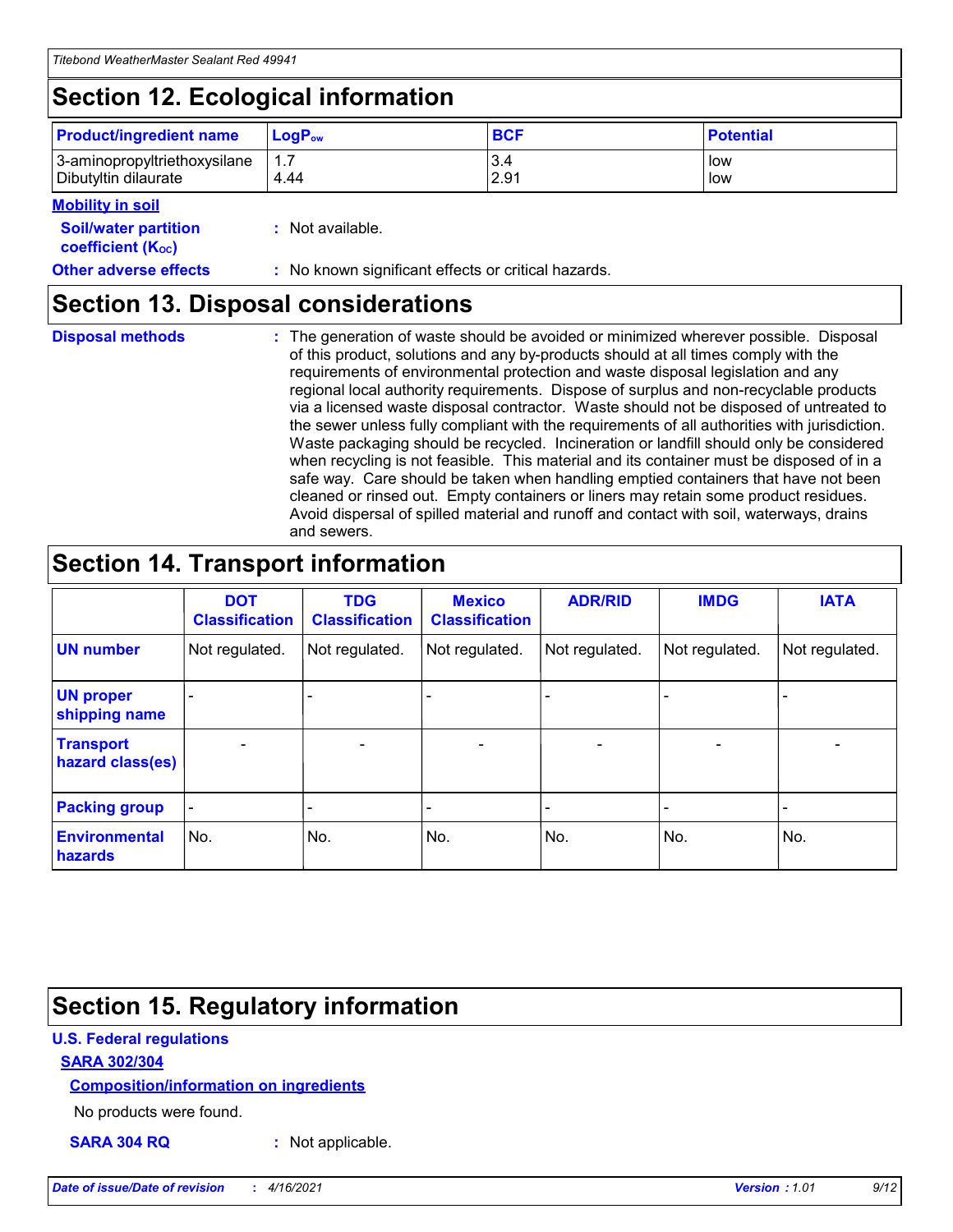## **Section 15. Regulatory information**

#### **SARA 311/312**

**Classification :** EYE IRRITATION - Category 2B SKIN SENSITIZATION - Category 1 TOXIC TO REPRODUCTION (Fertility) - Category 1B TOXIC TO REPRODUCTION (Unborn child) - Category 1B

#### **Composition/information on ingredients**

| <b>Name</b>                  | $\frac{9}{6}$ | <b>Classification</b>                                  |
|------------------------------|---------------|--------------------------------------------------------|
| 3-aminopropyltriethoxysilane | $\leq$ 3      | <b>FLAMMABLE LIQUIDS - Category 4</b>                  |
|                              |               | <b>ACUTE TOXICITY (oral) - Category 4</b>              |
|                              |               | SKIN IRRITATION - Category 2                           |
|                              |               | EYE IRRITATION - Category 2A                           |
| Dibutyltin dilaurate         | ≤0.3          | <b>ACUTE TOXICITY (oral) - Category 3</b>              |
|                              |               | SKIN CORROSION - Category 1C                           |
|                              |               | SERIOUS EYE DAMAGE - Category 1                        |
|                              |               | SKIN SENSITIZATION - Category 1                        |
|                              |               | <b>GERM CELL MUTAGENICITY - Category 2</b>             |
|                              |               | <b>TOXIC TO REPRODUCTION (Fertility) - Category 1B</b> |
|                              |               | TOXIC TO REPRODUCTION (Unborn child) - Category 1B     |
|                              |               | SPECIFIC TARGET ORGAN TOXICITY (REPEATED               |
|                              |               | EXPOSURE) (respiratory system) - Category 1            |

#### **State regulations**

| <b>Massachusetts</b> | : None of the components are listed. |
|----------------------|--------------------------------------|
| <b>New York</b>      | : None of the components are listed. |
| <b>New Jersey</b>    | : None of the components are listed. |
| Pennsylvania         | : None of the components are listed. |

#### **California Prop. 65**

**A** WARNING: This product can expose you to methanol, which is known to the State of California to cause birth defects or other reproductive harm. For more information go to www.P65Warnings.ca.gov.

| <b>Ingredient name</b> | No significant risk Maximum<br>level | acceptable dosage<br>level |
|------------------------|--------------------------------------|----------------------------|
| methanol               |                                      | Yes.                       |

#### **International regulations**

**Chemical Weapon Convention List Schedules I, II & III Chemicals** Not listed.

#### **Montreal Protocol**

Not listed.

**Stockholm Convention on Persistent Organic Pollutants**

Not listed.

### **UNECE Aarhus Protocol on POPs and Heavy Metals**

Not listed.

#### **Inventory list**

### **China :** All components are listed or exempted.

#### **United States TSCA 8(b) inventory :** All components are active or exempted.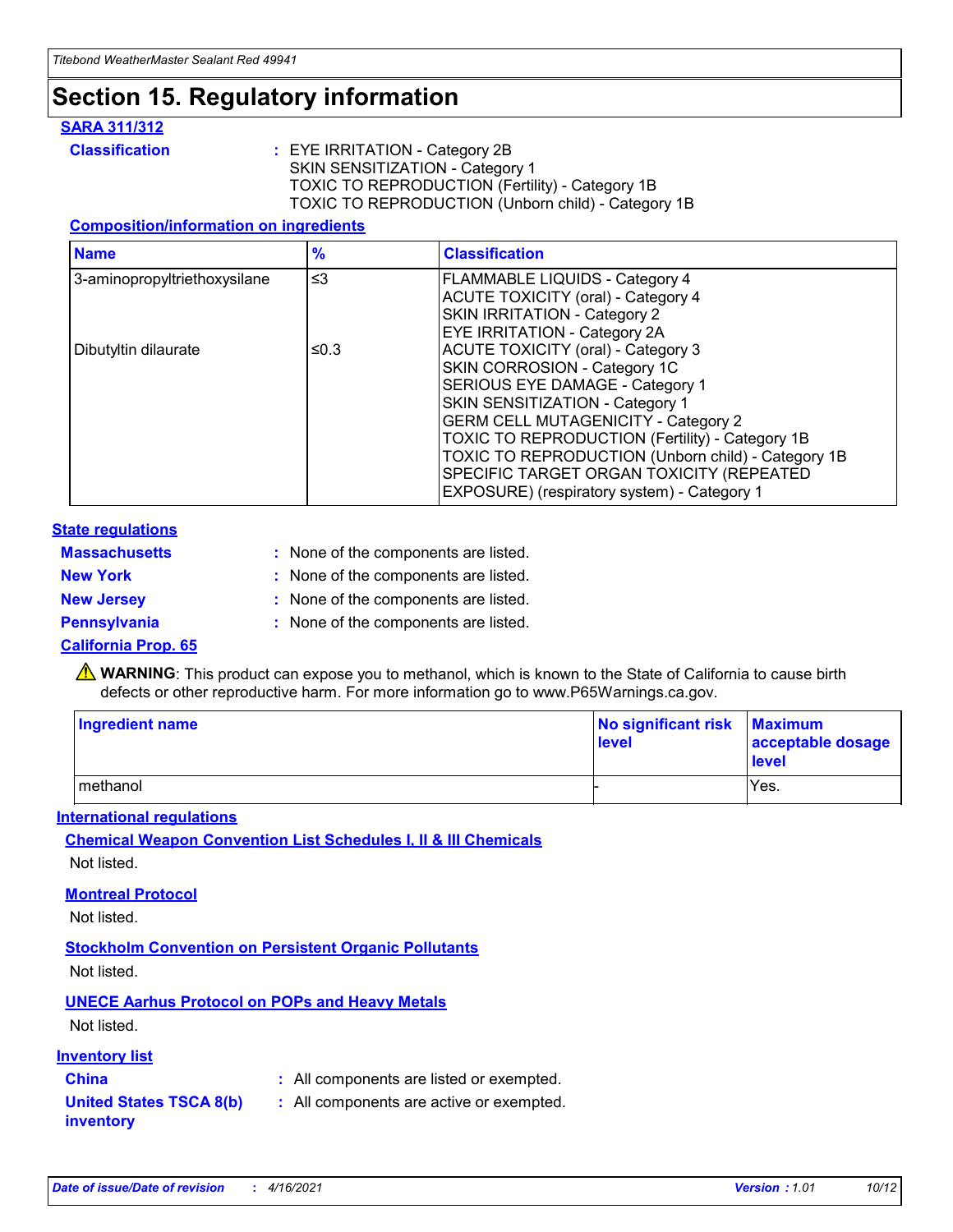## **Section 16. Other information**

**Hazardous Material Information System (U.S.A.)**



**Caution: HMIS® ratings are based on a 0-4 rating scale, with 0 representing minimal hazards or risks, and 4 representing significant hazards or risks. Although HMIS® ratings and the associated label are not required on SDSs or products leaving a facility under 29 CFR 1910.1200, the preparer may choose to provide them. HMIS® ratings are to be used with a fully implemented HMIS® program. HMIS® is a registered trademark and service mark of the American Coatings Association, Inc.**

**The customer is responsible for determining the PPE code for this material. For more information on HMIS® Personal Protective Equipment (PPE) codes, consult the HMIS® Implementation Manual.**

#### **National Fire Protection Association (U.S.A.)**



**Reprinted with permission from NFPA 704-2001, Identification of the Hazards of Materials for Emergency Response Copyright ©1997, National Fire Protection Association, Quincy, MA 02269. This reprinted material is not the complete and official position of the National Fire Protection Association, on the referenced subject which is represented only by the standard in its entirety.**

**Copyright ©2001, National Fire Protection Association, Quincy, MA 02269. This warning system is intended to be interpreted and applied only by properly trained individuals to identify fire, health and reactivity hazards of chemicals. The user is referred to certain limited number of chemicals with recommended classifications in NFPA 49 and NFPA 325, which would be used as a guideline only. Whether the chemicals are classified by NFPA or not, anyone using the 704 systems to classify chemicals does so at their own risk.**

#### **Procedure used to derive the classification**

|                                                                                                                                  | <b>Classification</b><br><b>Justification</b>                                                                                                                                                                                                                                                                                                                                                                                                                                                                                                                                   |  |
|----------------------------------------------------------------------------------------------------------------------------------|---------------------------------------------------------------------------------------------------------------------------------------------------------------------------------------------------------------------------------------------------------------------------------------------------------------------------------------------------------------------------------------------------------------------------------------------------------------------------------------------------------------------------------------------------------------------------------|--|
| <b>EYE IRRITATION - Category 2B</b><br>SKIN SENSITIZATION - Category 1<br><b>TOXIC TO REPRODUCTION (Fertility) - Category 1B</b> | Expert judgment<br>Expert judgment<br>Expert judgment<br>TOXIC TO REPRODUCTION (Unborn child) - Category 1B<br>Expert judgment                                                                                                                                                                                                                                                                                                                                                                                                                                                  |  |
| <b>History</b>                                                                                                                   |                                                                                                                                                                                                                                                                                                                                                                                                                                                                                                                                                                                 |  |
| <b>Date of printing</b>                                                                                                          | : 4/22/2022                                                                                                                                                                                                                                                                                                                                                                                                                                                                                                                                                                     |  |
| Date of issue/Date of<br>revision                                                                                                | : 4/16/2021                                                                                                                                                                                                                                                                                                                                                                                                                                                                                                                                                                     |  |
| Date of previous issue                                                                                                           | : 3/2/2022                                                                                                                                                                                                                                                                                                                                                                                                                                                                                                                                                                      |  |
| <b>Version</b>                                                                                                                   | : 1.01                                                                                                                                                                                                                                                                                                                                                                                                                                                                                                                                                                          |  |
| <b>Key to abbreviations</b>                                                                                                      | $\therefore$ ATE = Acute Toxicity Estimate<br><b>BCF</b> = Bioconcentration Factor<br>GHS = Globally Harmonized System of Classification and Labelling of Chemicals<br>IATA = International Air Transport Association<br><b>IBC</b> = Intermediate Bulk Container<br><b>IMDG = International Maritime Dangerous Goods</b><br>LogPow = logarithm of the octanol/water partition coefficient<br>MARPOL = International Convention for the Prevention of Pollution From Ships, 1973<br>as modified by the Protocol of 1978. ("Marpol" = marine pollution)<br>$UN = United Nations$ |  |